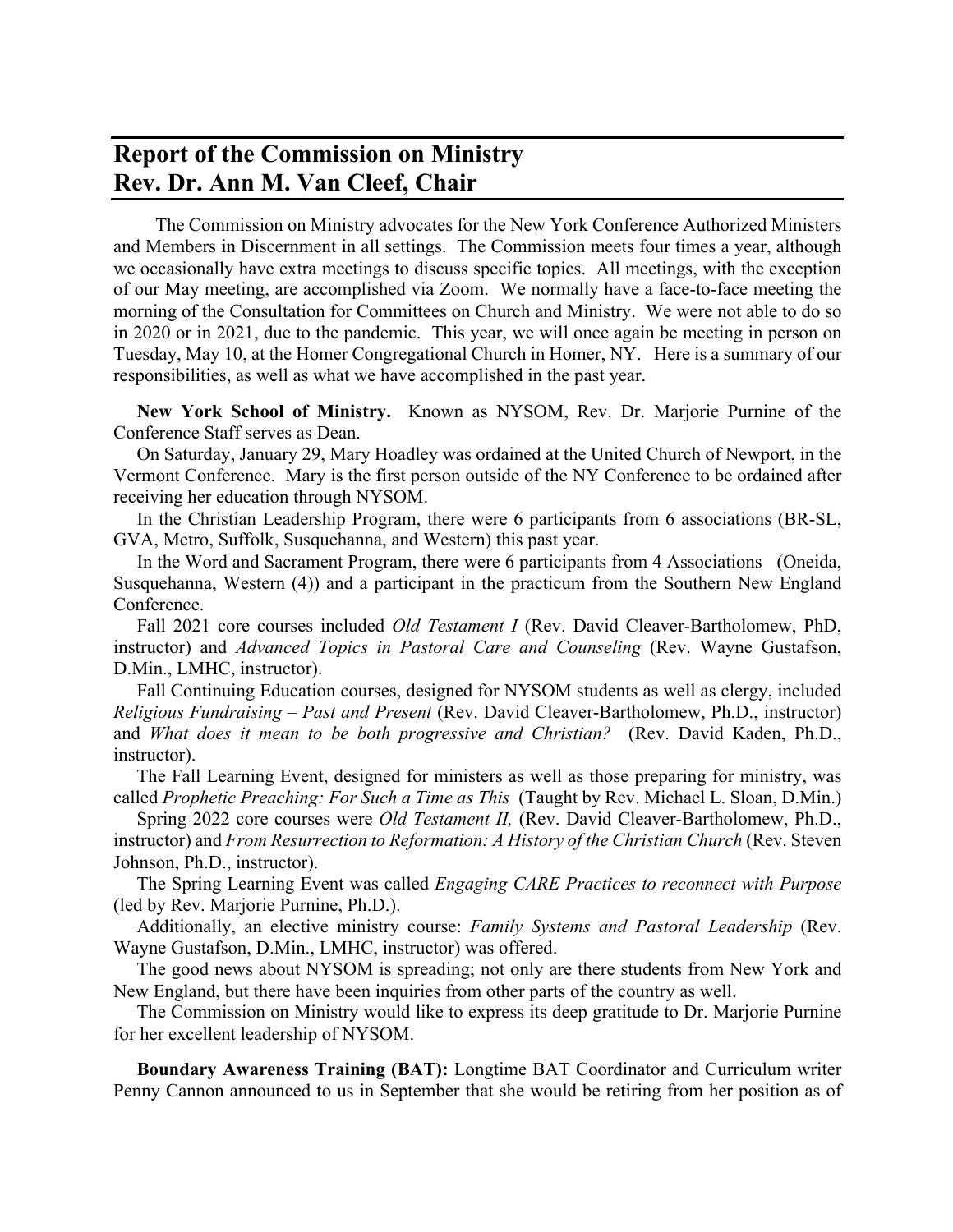December 31. We thanked her for building this excellent program over the years. She will be missed.

 The new BAT Coordinator and Curriculum writer is Rev. Gary Gossel, whom we welcomed at our April meeting.

 Boundary Awareness Trainings were held on-line by most Associations, with the exception of the Suffolk Association, which did an in-person BAT / Clergy Retreat Day.

Rev. Gary Gossel will hold a training session for BAT trainers on Wednesday afternoon, May 11, to certify and recertify trainers. There will be a follow-up Zoom for those who cannot attend. All Boundary Awareness Training in the New York Conference must be taught by people who have received Conference training.

 The Commission put special emphasis on retiree issues; we have learned that retirees face their own special set of boundary issues. A separate BAT curriculum has been developed by ACM Rev. Dr. Marsha Williams; the first training took place on April 28, 2022. This training is for retirees and those who are considering retirement within the next few years.

 **Sexual Harassment Prevention Webinars:** New York State Labor Law, section 201-G(1) and (2) requires all people employed in New York State to take a sexual harassment prevention training class each year. This includes clergy and church employees. Rev. Dr. Marsha Williams, Penny Cannon, and Charlaine Apsel, of Practical Resources for Churches, have developed a curriculum for this, which is offered as a 90-minute interactive Webinar. Although New York State has a PowerPoint presentation for this, PRC's on-line class offerings will make it easier for churches to comply with this law.

 **Scholarship Program:** Rev. John Hottenstein coordinates this program, with David Losito of the Conference Office assisting. In the past, this was a scholarship-loan program, but several years ago, the Commission voted to eliminate the loan repayment component. Scholarship funds are available for Members in Discernment who are enrolled in seminary or in NYSOM. Last year, we awarded four scholarships. Congratulations to the following recipients: Tina Bacon (Western), Brianna Darling (Susquehanna), Rosanne Lowder (Western), and Marcia Tolman (Western). Tina Bacon then received a substantial Brown Scholarship, so she did not need the scholarship that we were going to give her.

 **Compensation Guidelines.** Rev. Dr. Ann Van Cleef works on the guidelines. The Commission updated them in 2014 so that people who pursue further theological education are compensated accordingly. In 2015, we added columns to accommodate people who had taken seminary classes beyond the M.Div level, but are not pursuing a Doctorate. For 2023, the suggested compensation will be raised by 3%. The new guidelines will be published on the Conference Website in August. People who need the guidelines prior to August should just add 3% to last year's numbers.

 **Consultation for Committees on Authorized Ministry.** This Consultation is held every year, and is a training session for Association Committees on Authorized Ministry. Unfortunately, the 2020 Consultation had to be canceled due to the pandemic. The 2021 Consultation was held online with Rev. Tara Barber, from the Ministerial Excellence, Support, and Authorization (MESA) Staff in Louisville, as the featured speaker. Other speakers included Rev. Dr. Marjorie Purnine, Rev. Joanne Ferguson, Rev. Shernell Edney-Stilley, and Rev. David Gaewski.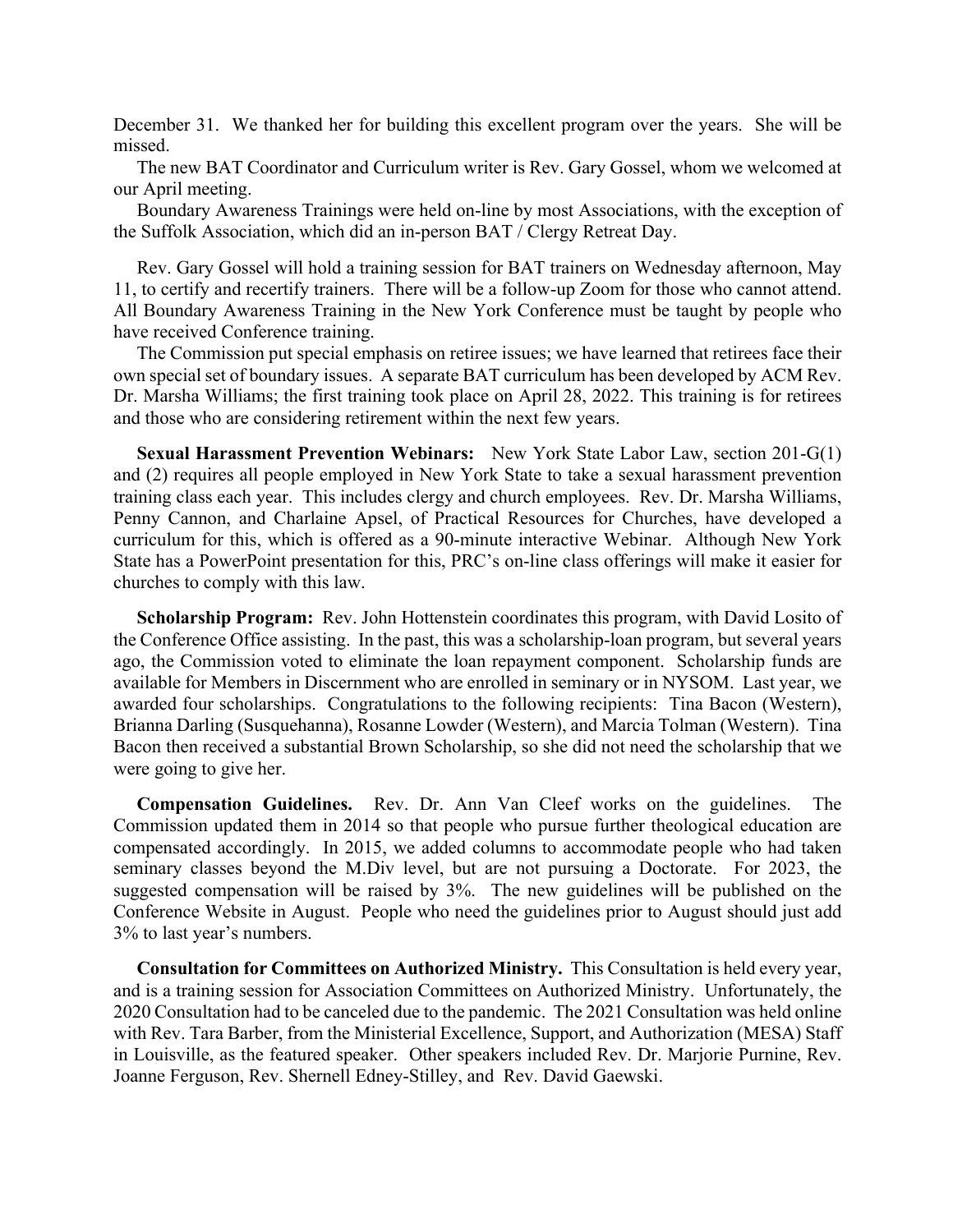The 2022 Consultation will take place on Tuesday and Wednesday, May  $10 - 11$ , and will be hosted by the good people of Homer Congregational Church in Homer, NY. MESA Staff members Rev. Renee Jackson, Minister for Ministerial Formation will be with us in person, and Rev. Tara Barber, Minister for Ministerial Support and Accountability will join us on Zoom.

 **Conflict Mediation Team and Training.** We have twelve people Conference-wide who have been trained in conflict mediation and restorative circles. ACM Rev. Dr. Marsha Williams has taken the training necessary to become a certified Conflict Mediation Trainer, which will save the Conference considerable expense by no longer having to use the Lombard Mennonite Peace Center. Our goal is to have at least one Conflict Mediation Trainer on each Association's Committee on Authorized Ministry.

 **Response Team and Training.** The purpose of the Response Team is to conduct interviews when a Fitness Review takes place. At the present time, twenty-two people in the Conference have been trained as members of the Response Team. Associate Conference Minister Rev. Dr. Marsha Williams oversees the Response Team and conducts the training. New members are needed.

 **Unified Fitness Review Board (UFRB).** As it is very difficult for members of an Association Committee on Authorized Ministry to conduct a Fitness Review for a colleague, the Conferencewide UFRB allows for people from other Associations to be trained to conduct a Fitness Review. Rev. Valerie Meyer chairs the UFRB. Various Conference Staff members are assigned to this Board, depending on the situation. New members are needed.

 **Continuing Education.** Our Associations now require 25 hours of Continuing Education per year. (The Western Association requires 75 hours every three years.) The Commission on Ministry urges the Associations and Conference to distribute CE certificates that state the number of hours earned at the conclusion of workshops and BAT sessions. Continuing Education opportunities are published each week in Happenings, as well as on the drop-down menu under Ministries on the NY Conference website. In addition, Practical Resources for Churches offers many opportunities for CE credit through their webinars.

 **Communities of Practice (CoP).** Communities of Practice are peer groups who share a passion for their work, learning how to minister more effectively through regular interaction with one another. We have two very active MID groups, but the clergy groups have been very slow in forming. We will be putting this on the "back burner," so to speak, for the time being.

 **Culturally Responsive Ministry Training for Authorized Ministers**: Eight Association Committees on Ministry have voted to make this training mandatory for all Authorized Ministers, and, for Metro Association Clergy, Module 1 will fulfill the Anti-Racism training requirement."

 **Guidelines for Pastors Leaving a Call.** These written guidelines clarify boundaries for clergy as well as congregations when a Pastor leaves a call. Rev. John Werley and Dr. Marsha Williams worked on this project for two years. The guidelines are available as a resource on the Conference website.

 **Commission on Ministry Personnel.** New members: Rev. Hafidah Saadiqah is our new Hudson-Mohawk Association Liaison. Many thanks to Rev. Robert (Bob) Dievendorf for representing Hudson-Mohawk on the Commission. on the Commission. Rev. Gary Gossel is our